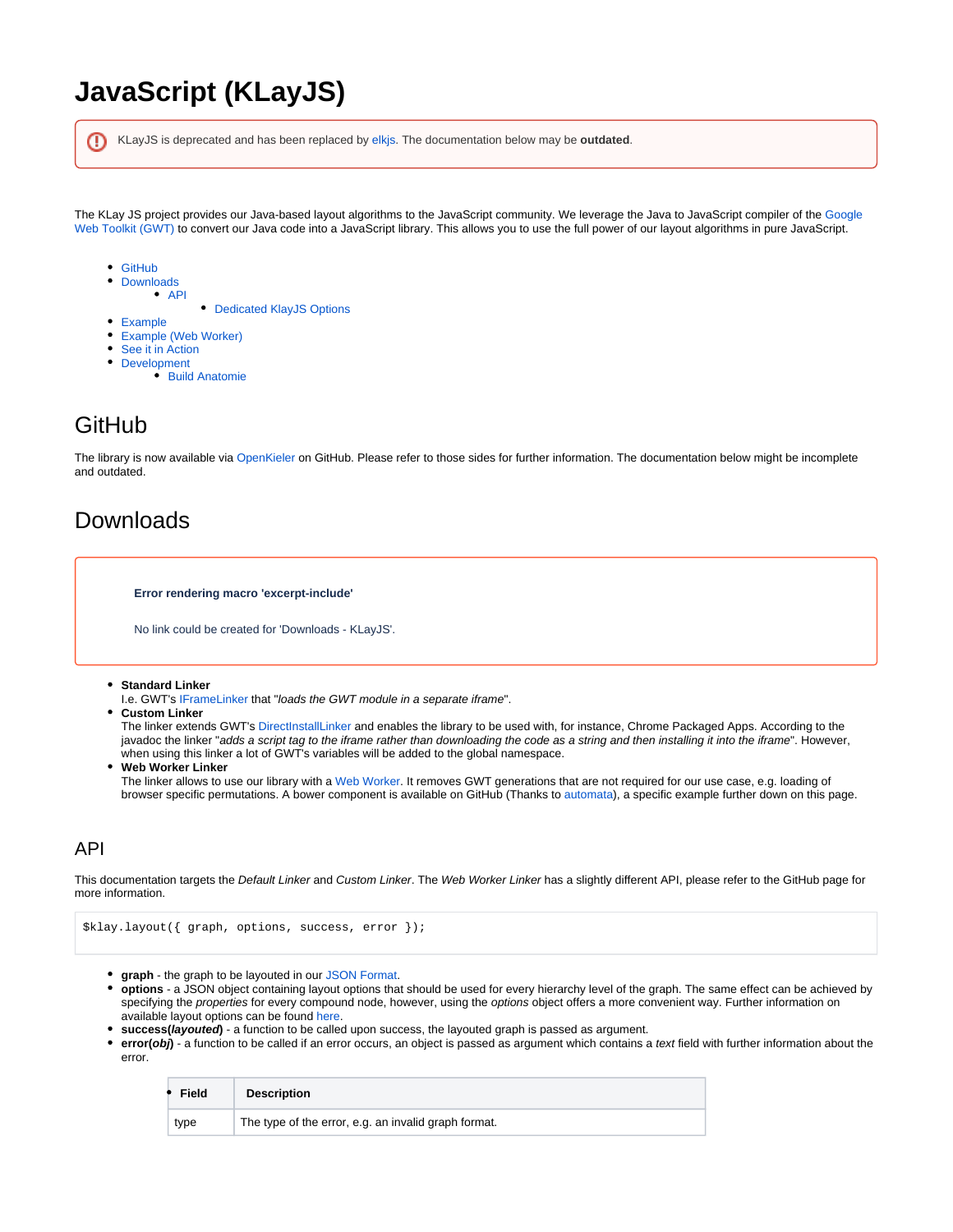| text                                               | Further description of the problem that occurred.                                           |  |
|----------------------------------------------------|---------------------------------------------------------------------------------------------|--|
| stacktrace                                         | The strack trace of the Java exception, if any.                                             |  |
| <b>Additional Information Invalid Graph Format</b> |                                                                                             |  |
| value                                              | The JSON object that caused the problem.                                                    |  |
| context                                            | The context of the value, e.g. if the value is an edge, the context is the containing node. |  |

#### <span id="page-1-0"></span>**Dedicated KlayJS Options**

We offer some options that have influence of the behavior of the JavaScript interface. These options are listed below.

**intCoordinates** - when set to true all calculated layout coordinates (by default doubles) are cast to an integer value.

## <span id="page-1-1"></span>Example

Below is small example that executes layout on a small graph. Upon success the returned JSON is printed to the console and added to the body of the document.

ന This example shows the usage of the Default and Custom Linker. For a Web Worker example see next example.

```
<!doctype html>
<html>
  <head>
     <meta http-equiv="content-type" content="text/html; charset=UTF-8">
     <title>KIELER Klay JS Layout Test</title>
    <script type="text/javascript" src="klay.nocache.js"></script>
  </head>
  <body>
    <h1>KIELER Klay JS Layout Test</h1>
  </body>
  <script>
      // the 'klayinit' method is called as soon as GWT finished inititalizing
     function klayinit() {
         // assemble a graph
         var graph = {
             "id": "root",
             "properties": {
                 "direction": "DOWN",
                 "spacing": 40
             },
             "children": [{
                 "id": "n1",
                 "width": 40,
                 "height": 40
             }, {
                  "id": "n2",
                 "width": 40,
                 "height": 40
             }, {
                  "id": "n3",
                 "width": 40,
                 "height": 40
             }],
              "edges": [{
                 "id": "e1",
                 "source": "n1",
                 "target": "n2"
             },
\{ "id": "e2",
                 "source": "n1",
                 "target": "n3"
```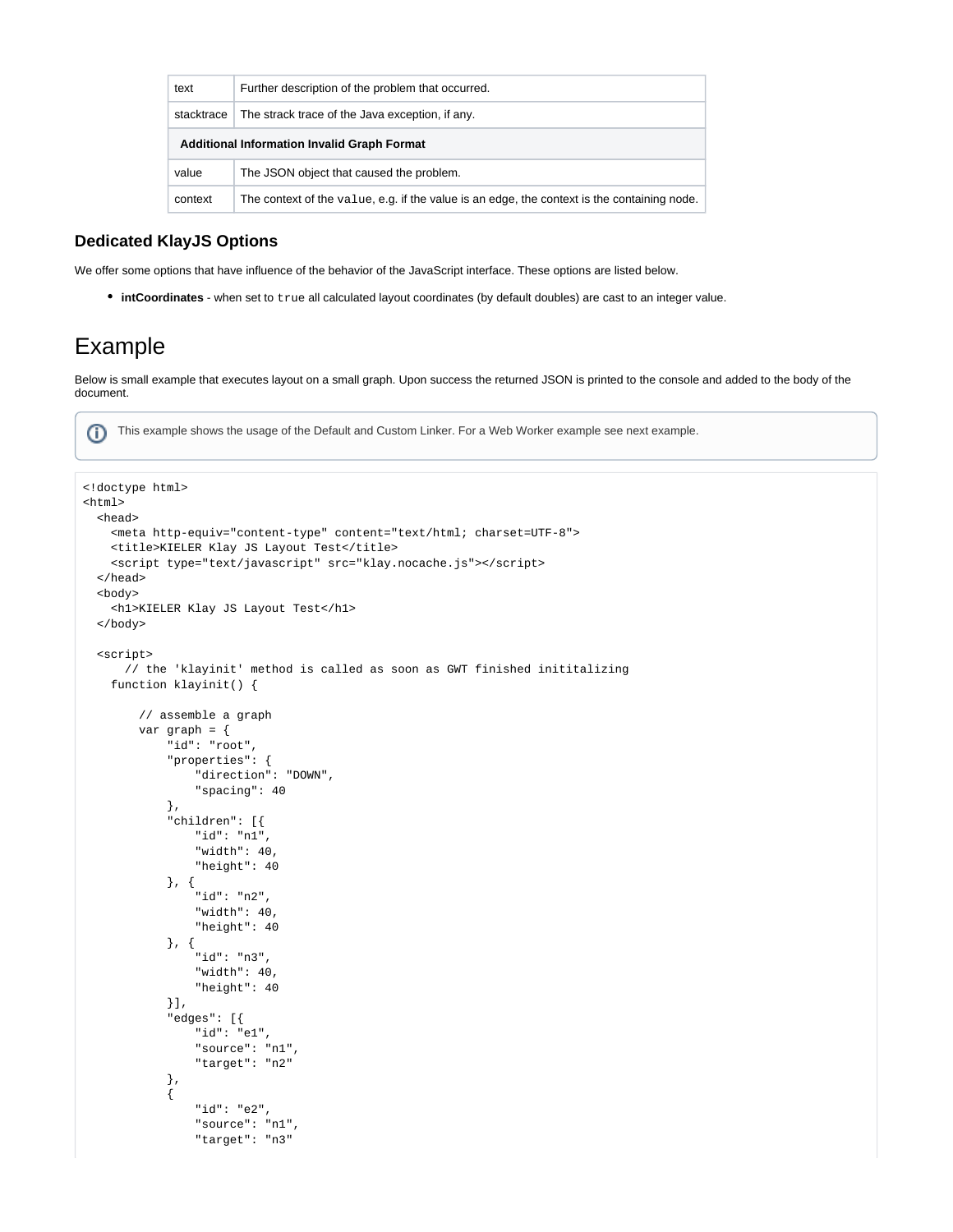```
} , \left\{ \begin{array}{c} \vspace{0.1cm} \\ \vspace{0.1cm} \end{array} \right.\{ "id": "e3",
                   "source": "n2",
                   "target": "n3"
               }
               ]
          };
          // execute the layout 
          $klay.layout({
             graph: graph,
              options: {
                  spacing: 50
              },
               success: function(layouted) {
                  console.log(layouted);
                  document.body.innerHTML = "<pre>" + JSON.stringify(layouted, null, " ") + "</pre>"; 
              },
               error: function(error) { 
                   console.log(error); 
                  document.body.innerHTML = "<pre>" + JSON.stringify(error, null, " ") + "</pre>";
              }
         });
       }
     </script>
</html>
```
# <span id="page-2-0"></span>Example (Web Worker)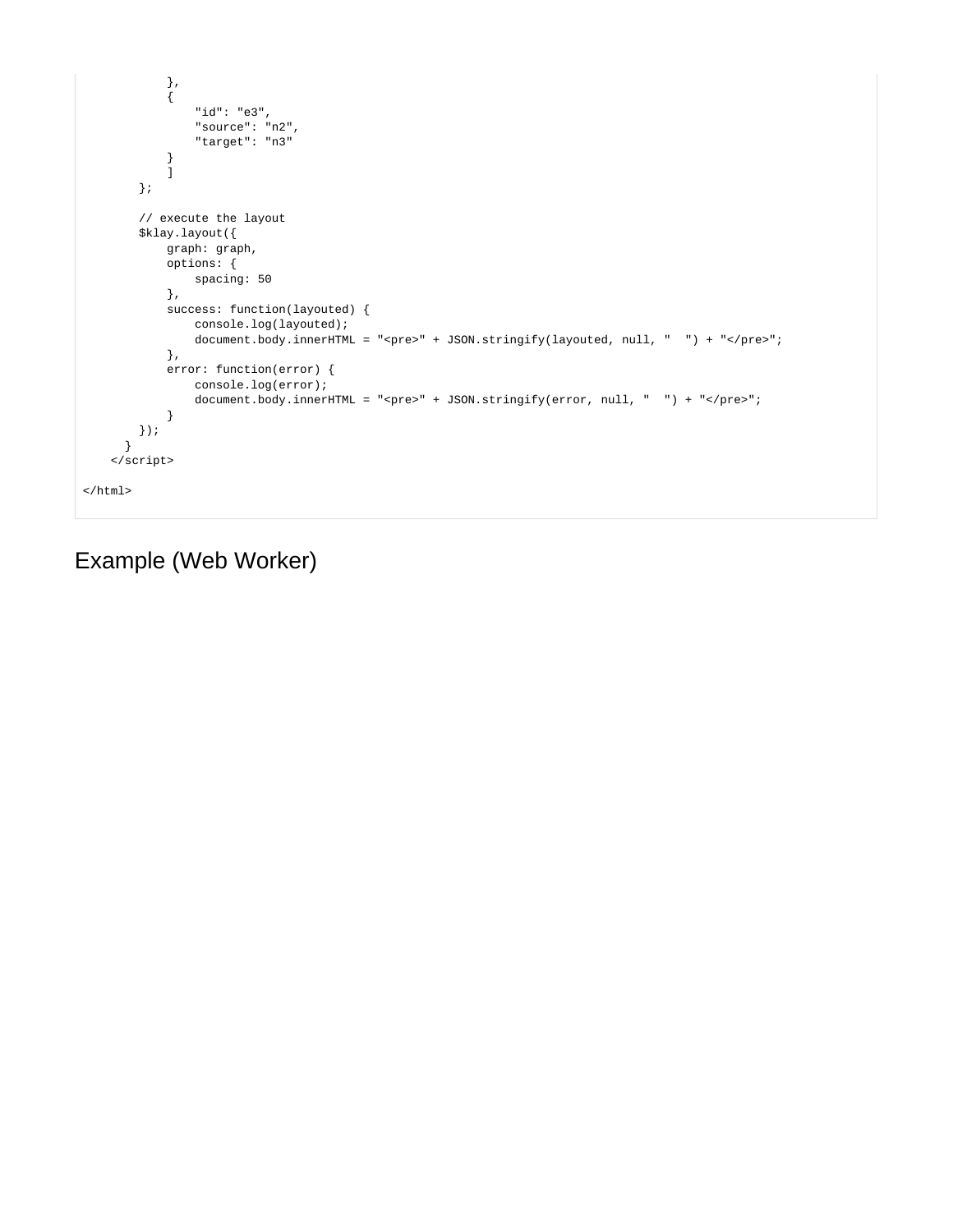```
<!doctype html>
<html>
  <head>
     <meta http-equiv="content-type" content="text/html; charset=UTF-8">
     <title>KIELER Klay JS Layout Test</title>
  </head>
  <body>
     <h1>KIELER Klay JS Layout Test</h1>
  </body>
  <script>
    (function () {
      // assemble a graph
       var graph = {
         "id": "root",
         "properties": {
           "direction": "DOWN",
           "spacing": 40
         },
         "children": [{
           "id": "n1",
           "width": 40,
           "height": 40
         }, {
           "id": "n2",
           "width": 40,
           "height": 40
         }, {
           "id": "n3",
           "width": 40,
           "height": 40
         }],
         "edges": [{
           "id": "e1",
           "source": "n1",
           "target": "n2"
         }, {
           "id": "e2",
           "source": "n1",
           "target": "n3"
         }, {
           "id": "e3",
           "source": "n2",
           "target": "n3"
        }]
       };
       // Creates a KlayJS Web Worker
       var worker = new Worker('klayjs_worker.js');
       // Receives the layouted graph from the Web Worker
       worker.addEventListener('message', function (e) {
         console.log('Layouted graph:', e.data);
       }, false);
       // Sends the original graph to the Web Worker
       worker.postMessage({
         "graph": graph,
         "options": {
           "spacing": 50
         }
       });
     })();
  </script>
</html>
```